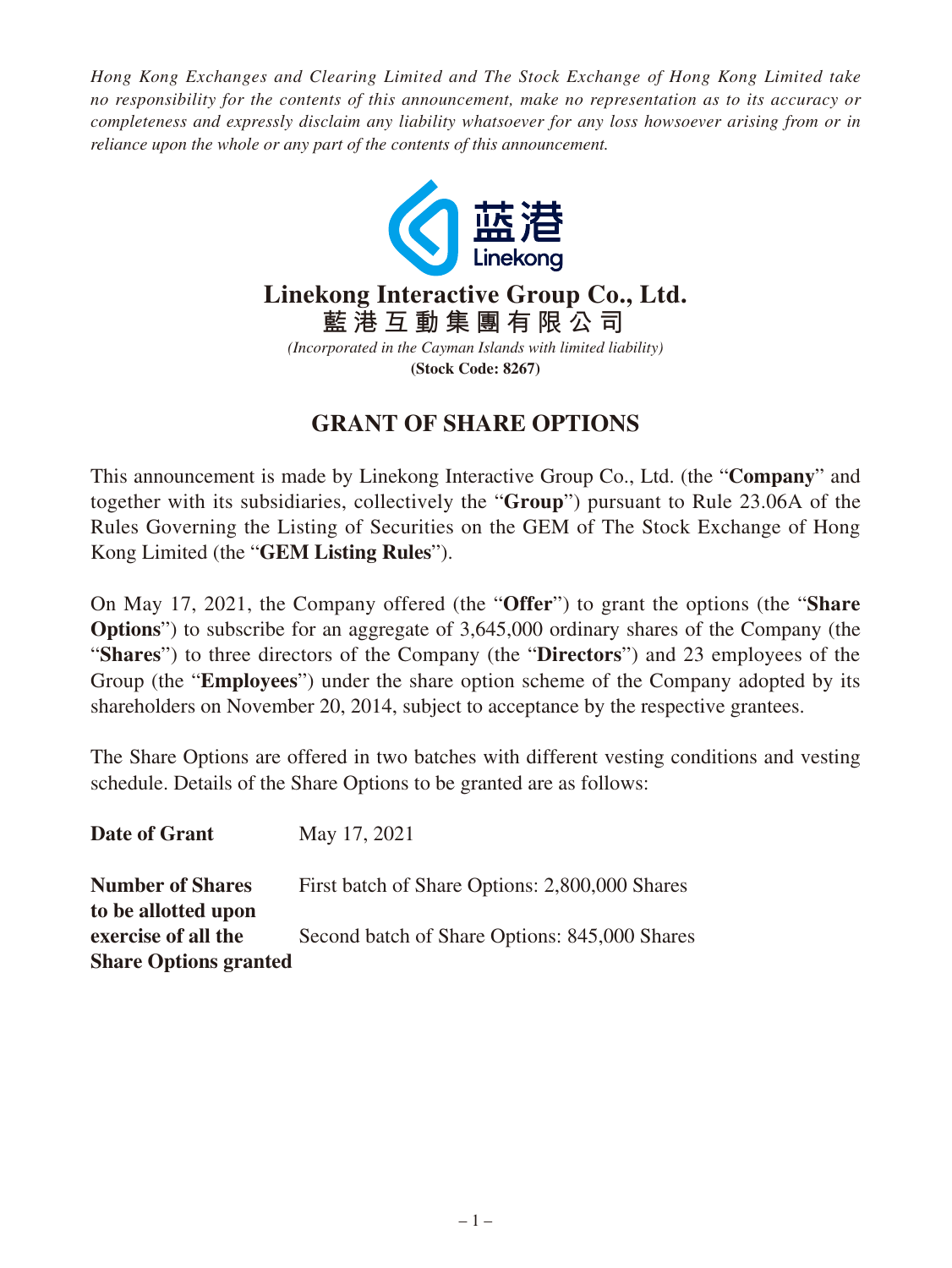**Option grantees** *First batch of Share Options:*

|                        | <b>Name</b>                                                                                                                                                                                                                                                                                                                                                                                                                                                                                                          | <b>Position</b>                                             | <b>Number of Option</b><br><b>Shares to be allotted</b><br>and issued upon<br>exercise in full of the<br><b>Share Options granted</b> |
|------------------------|----------------------------------------------------------------------------------------------------------------------------------------------------------------------------------------------------------------------------------------------------------------------------------------------------------------------------------------------------------------------------------------------------------------------------------------------------------------------------------------------------------------------|-------------------------------------------------------------|---------------------------------------------------------------------------------------------------------------------------------------|
|                        | Ms. Liao Mingxiang                                                                                                                                                                                                                                                                                                                                                                                                                                                                                                   | <b>Chief Executive</b><br>Officer and executive<br>Director | 1,100,000                                                                                                                             |
|                        | Mr. Wang Jin (also known)<br>as Yan Yusong)                                                                                                                                                                                                                                                                                                                                                                                                                                                                          | <b>Executive Director</b>                                   | 500,000                                                                                                                               |
|                        | Mr. Chen Hao                                                                                                                                                                                                                                                                                                                                                                                                                                                                                                         | <b>Executive Director</b><br>3 Employees                    | 500,000<br>700,000                                                                                                                    |
|                        | <b>Total</b>                                                                                                                                                                                                                                                                                                                                                                                                                                                                                                         |                                                             | 2,800,000                                                                                                                             |
|                        | Second batch of Share Options:                                                                                                                                                                                                                                                                                                                                                                                                                                                                                       |                                                             |                                                                                                                                       |
|                        | <b>Name</b>                                                                                                                                                                                                                                                                                                                                                                                                                                                                                                          | <b>Position</b>                                             | <b>Number of Option</b><br><b>Shares to be allotted</b><br>and issued upon<br>exercise in full of the<br><b>Share Options granted</b> |
|                        |                                                                                                                                                                                                                                                                                                                                                                                                                                                                                                                      | 20 Employees                                                | 845,000                                                                                                                               |
|                        | <b>Total</b>                                                                                                                                                                                                                                                                                                                                                                                                                                                                                                         |                                                             | 845,000                                                                                                                               |
| <b>Exercise price</b>  | HK\$0.78 per Share, which represents no less than the highest of: (i) the closing<br>price of HK\$0.73 per Share as stated in the daily quotations sheet of The Stock<br>Exchange of Hong Kong Limited (the "Stock Exchange") on the date of<br>grant; (ii) the average closing price of HK\$0.78 per Share as stated in the daily<br>quotations sheets of the Stock Exchange for the five business days immediately<br>preceding the date of grant; and (iii) the nominal value of US\$0.000025 per<br><b>Share</b> |                                                             |                                                                                                                                       |
| <b>Exercise Period</b> | From the vesting date to ten years from the date of grant                                                                                                                                                                                                                                                                                                                                                                                                                                                            |                                                             |                                                                                                                                       |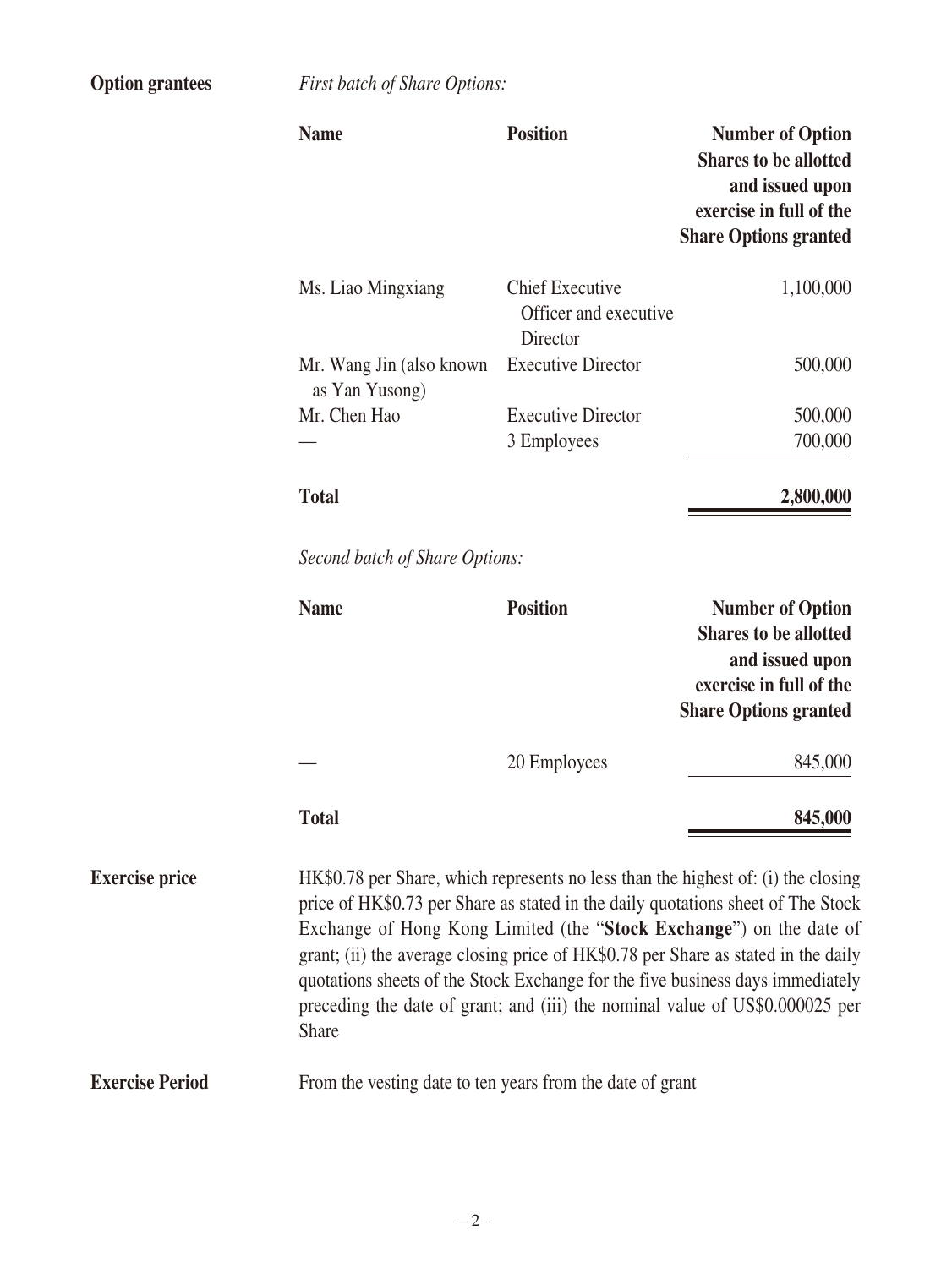**Vesting conditions** The Share Options granted shall be vested and exercisable upon the Group fulfilling the financial performance targets set out in the respective letters of grant

**Vesting schedule** *First batch of Share Options:*

## **Vesting Date**

*(subject to fulfilment of the vesting condition)*

**Accumulated percentage of Share Options vested** *(rounded down to* 

*the nearest integral number of Shares)*

| May 17, 2021    | 25.0%  |
|-----------------|--------|
| January 1, 2022 | 50.0%  |
| July 1, 2022    | 62.5%  |
| January 1, 2023 | 75.0%  |
| July 1, 2023    | 87.5%  |
| January 1, 2024 | 100.0% |

*Second batch of Share Options:*

| <b>Vesting Date</b>                                 | <b>Accumulated</b><br>percentage of Share |
|-----------------------------------------------------|-------------------------------------------|
|                                                     | <b>Options vested</b>                     |
|                                                     | (rounded down to                          |
|                                                     | the nearest integral                      |
|                                                     | number of Shares)                         |
| 12 months after the date of acceptance of the Offer | 25.0%                                     |
| 18 months after the date of acceptance of the Offer | 37.5%                                     |
| 24 months after the date of acceptance of the Offer | 50.0%                                     |
| 30 months after the date of acceptance of the Offer | 62.5%                                     |
| 36 months after the date of acceptance of the Offer | 75.0%                                     |
| 42 months after the date of acceptance of the Offer | 87.5%                                     |
| 48 months after the date of acceptance of the Offer | $100.0\%$                                 |